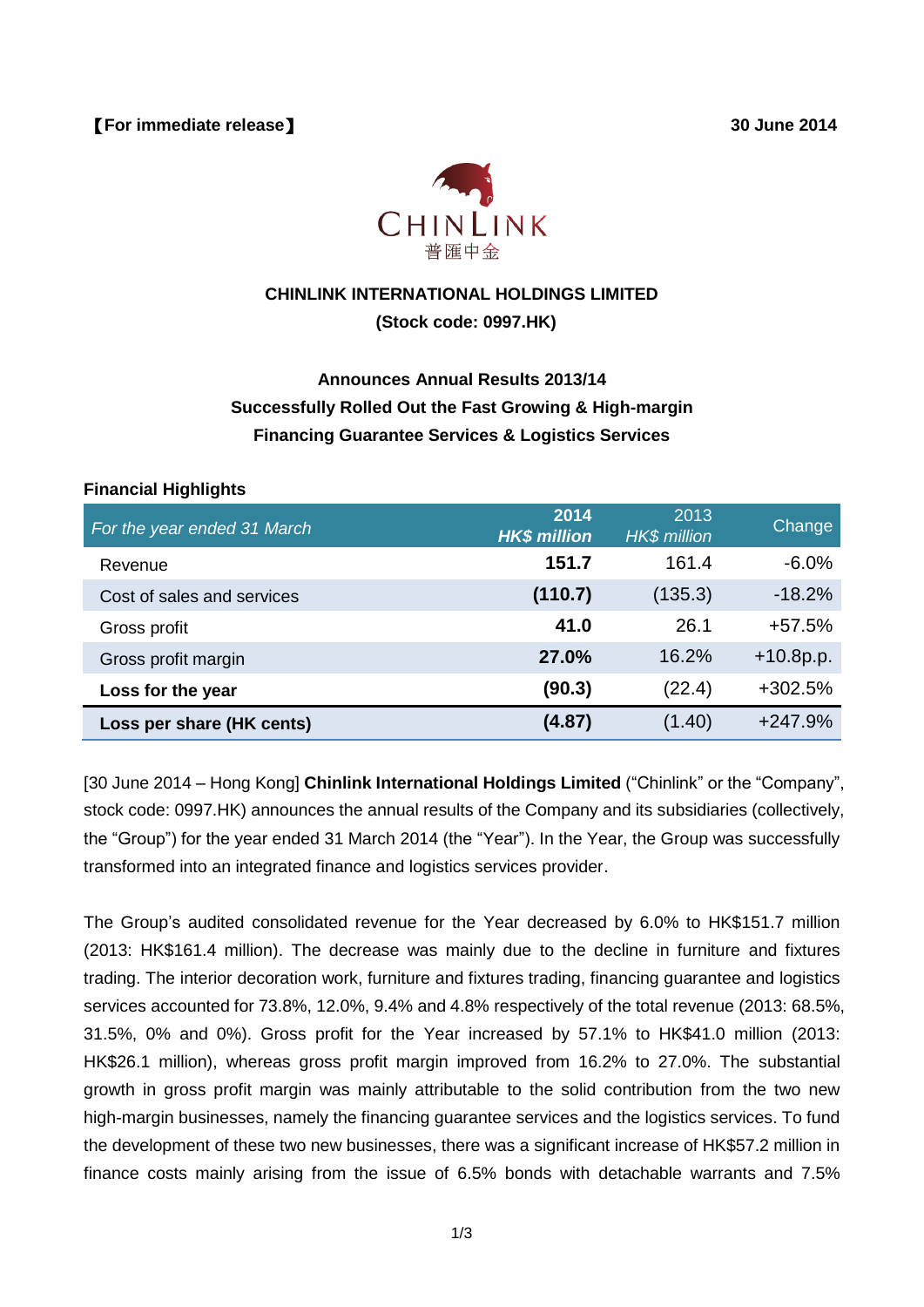convertible bonds during the Year. Coupled with the equity-settled share-based payments of HK\$15.4 million, the Group recorded a loss attributable to owners of the Company of HK\$90.3 million for the Year (2013: Loss of HK\$22.4 million).

During the Year, the Group recorded incomes from both logistics and financing guarantee services, implying that our new business model of "financial logistics" has been successfully rolled out. The financing guarantee services officially commenced in September 2013 in Shaanxi Province, China and registered revenue (including financing guarantee fee and consultancy fee) of HK\$14.3 million with a very high gross margin of over 90%, with only six months' operation in the Year. As at 31 March 2014, the Group had a guarantee portfolio of RMB300.7 million (equivalent to approximately HK\$375.9 million). The Group is not limited to offer various traditional financing solutions, such as bank borrowing guarantee, trade finance guarantee and financing consulting services etc. With the co-operation of logistics services and equipped with "Chinlink LMIS", the Group successfully launched a unique one-stop operation named as "inventory-as-collateral" which the clients pledged their inventory for financing guarantee services. For the logistics services, the segment recorded revenue of HK\$7.3 million with a gross profit margin of 63.2% for the Year. The Group extended its business to the provision of warehousing and inventory management services, logistics consultancy services and other value-added services in Xi'an City, Shaanxi Province.

**Mr. Li Weibin, Chairman of the Group, comments:** "After two years' efforts, the two new businesses have begun to contribute satisfactory revenue and margin to the Group during the Year, which paved a solid foundation for its sustainable development in the years ahead. The Group will increase its warehouse spaces through new building and acquisition; improve and expand our logistics value-added services scope to include order management, vendor inventory management, delivery and distribution management etc., with the assistance of Chinlink LMIS; and to absorb clients' outsourcing of their warehousing and transport operations. With the further penetration of our customer base (over 8,000 suppliers) in the three building materials trade and distribution centres in Xi'an City, as well as the expansions into e-commerce and supply chain procurement financing services, we will definitely secure larger income and profitability from the new businesses."

Looking ahead, the Group will diversify its business scope in the coming year by:

- 1) Launching our O2O (online-to-offline) e-commerce platform by the end of 2014 by collaborating with Xi'an Da Ming Gong Construction Material and Furniture Company Limited to promote the special offering of packaged interior and household products for home fitting and decorating through online transactions and offline show flat displays installed in the distribution centre;
- 2) Building a logistics park within the bounded area in Xixian Airport New Area, Shaanxi Province for multinational electronic components manufacturers and distributors. We just began the preliminary stage negotiation with the Commission of Airport New City in the region;